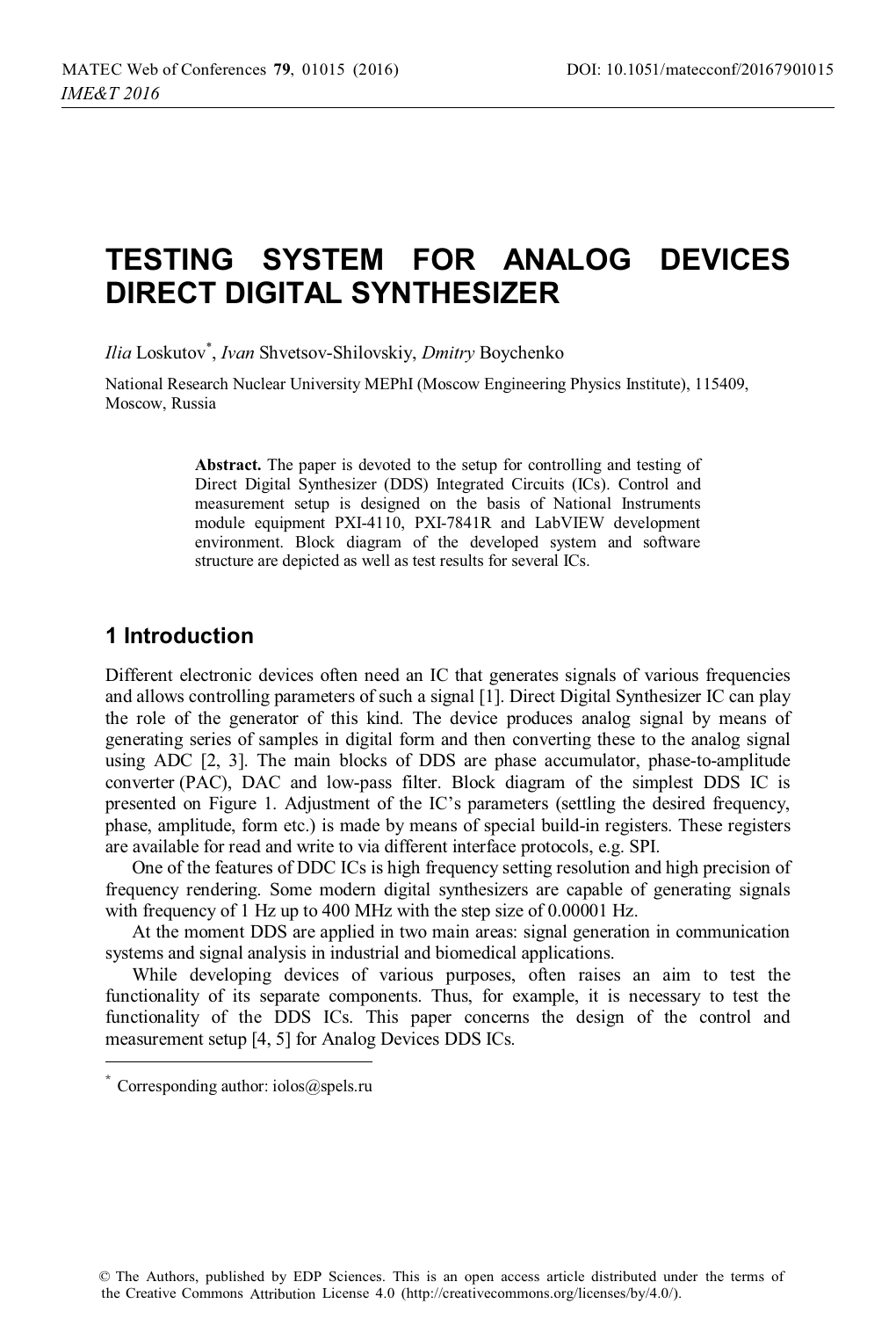

**Figure 1.** DDS block diagram.

#### **2 Device under test and setup requirements**

Devices Under Test (DUTs) were AD9851, AD9910 and AD9912 Analog Devices DDS IC.

AD9851 is a device that is capable to operate in voltage supply range from 2.7 V to 5.25 V; clock frequency can be up to 180 MHz. AD9851 also includes a high-speed 10-bit DAC.

AD9910 and AD9912 are ICs with integrated 14-digit DAC; voltage lies within range of 1.8 V to 3.3 V; output frequency is up to 400 MHz [6].

One of the distinctive features of the abovementioned ICs is a similar SPI communication interface that has made possible to design universal control and measurement setup.

#### **3 Solution**

Control and measurement system was designed on the basis of automated setup that included National Instruments PXI module devices and software developed in LabVIEW development environment [7–14].

Hardware included following components:

- PXI-1033: 5-slot chassis (data transfer rate of 110 MB/s, noise less than 38 dB, power 400 W).
- PXI-4110: programmable power supply (three channels with a voltage range from 0 V to 6 V, from 0 V to 20 V and from 0 V to -20 V accordingly).
- PXI-7841R: multifunction input/output board (based on Virtex-5R FPGA, 96 bidirectional digital ports, 8 analog inputs, 8 analog outputs) [7].
- universal communication PCB.
- PCB with the IC.
- Agilent 54642D oscilloscope.

PXI-4110 module allowed controlling supply voltage and measuring supply current in range up to 1 A and with precision of 0.02 mA.

Desired communication interface between test equipment and ICs was implemented by means of the PXI-7841R module. PXI-7841R embedded Programmable Logic Device (PLD) has a high operation rate; base frequency is 40 MHz that can be altered due to buildin Phase-Locked Loop (PLL). The module also includes analog lines (8 analog inputs and 8 analog outputs). This gives the opportunity to measure logical output signal level with precision of 0.3 mV.

Universal adapter PCB has pins for all PXI-7841 digital and analog signal lines and channels of PXI-4110 power supply module.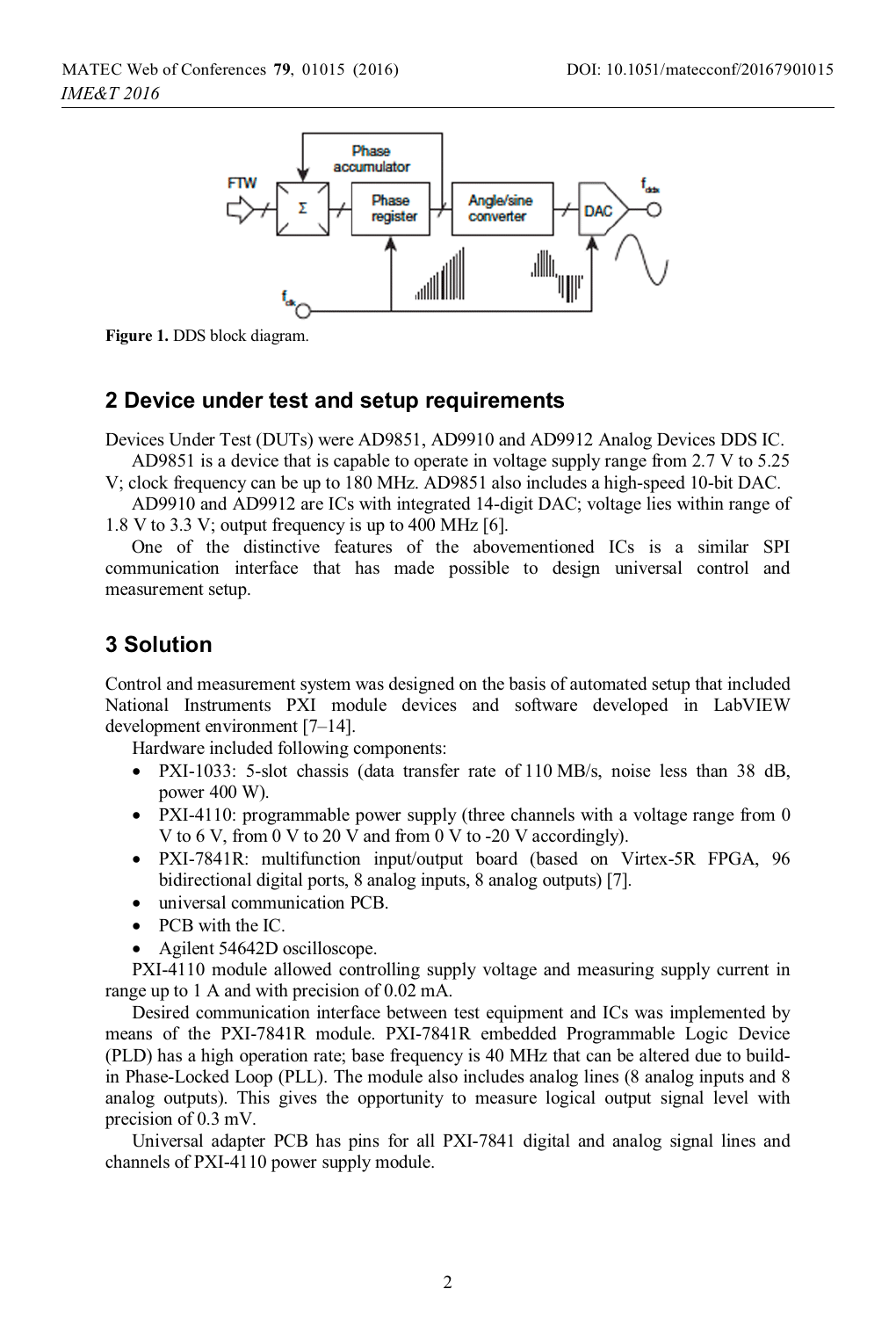DUT PCBs were developed for each DDS type according to the reference schematic presented in technical documentation. The photo of the universal communication board and printed circuit board for testing is shown on Figure 2.



**Figure 2.** Appearance of the universal communication board and board with the PCB.

Agilent 54642D oscilloscope was used to control output signal's frequency. Block diagram of the measurement setup is presented on Figure 3.



**Figure 3.** Hardware structure with DUT.

Software part was made in LabVIEW 2013 development environment.

This software allowed controlling PXI-4110 and PXI-7841R modules, as well as create user interface.

The program was divided into two main parts: HOST part and FPGA part. The first one was run on PC with relatively slow execution rate and provided the automatization of testing process; it set supply voltage levels, logged the results and initialized the FPGA module [8].

The second part was programmed into PLD and had a high operation rate. Its task was to set the clock frequency, transmit and receive data [9–18].

To run the DDS IC one often needs a reference frequency; PXI-7841R module allowed to generate such high-frequency periodic signal. Block diagram of the Virtual Instrument (VI) that is responsible for frequency generation is shown on Figure 4 [9].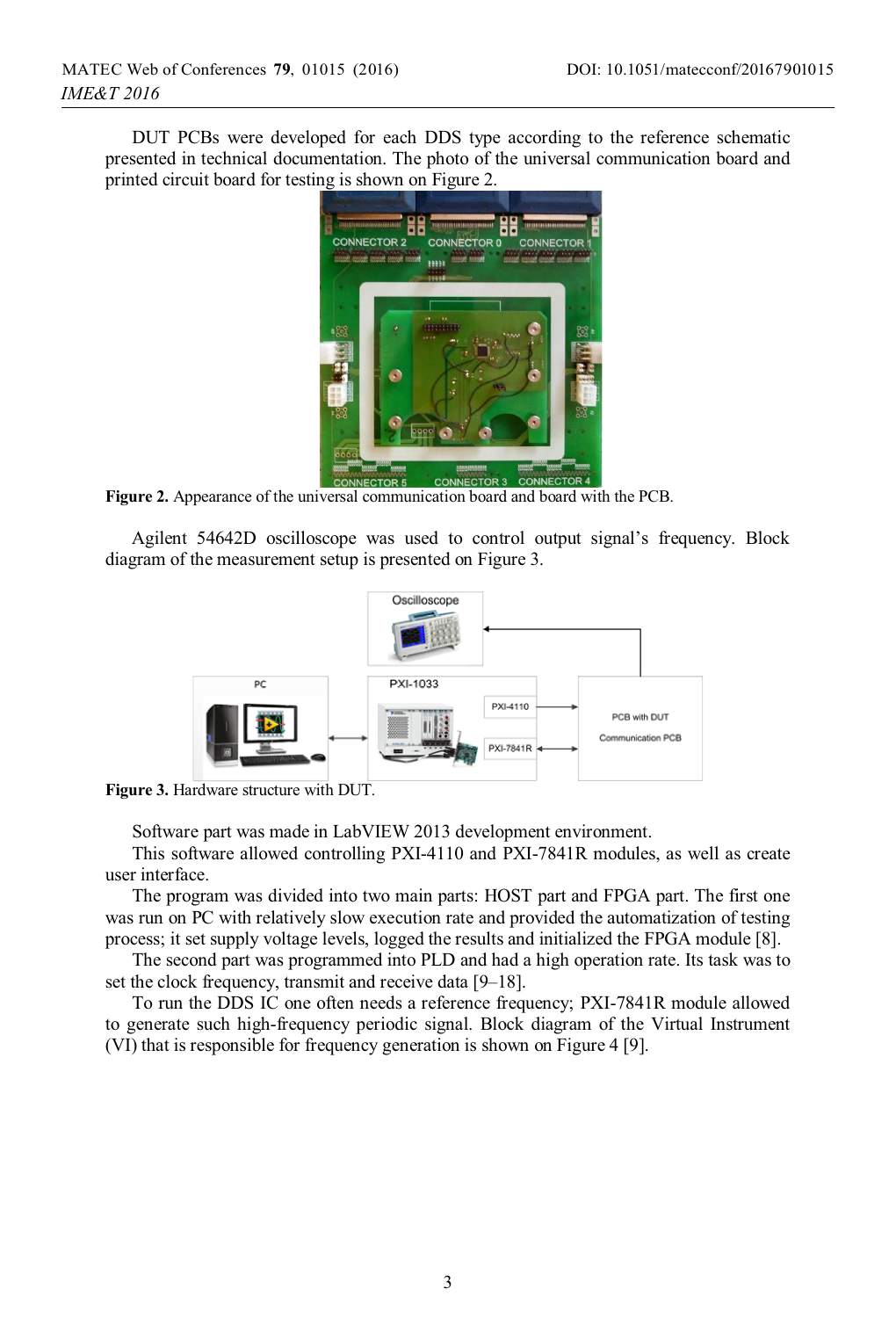



Prior to test procedure user is asked for communication interface parameters, such as register address, byte number, transfer direction, bits order and timing parameters. The example of write timing diagram is presented on Figure 5.





Low level on CS indicates the beginning of data communication. SDIO line is used to transfer 8-bit address first and then 8 bits of data; the state of the line is latched at the rising edge on the SCLK line. The transmission ends after sending a high level on CS.

Block diagram of the LabVIEW virtual instrument that implements sending the data via SPI interface is presented on Figure 6. One should notice the use of cluster data type, which allows fast digital lines reconfiguration.



**Figure 6.** Block diagram of the VI that sends one byte via SPI communication interface.

Test procedure consisted of the following steps:

- IC current supply control by means of ammeter embedded in NI PXI-4110 module.
- Output logic levels control.
- Writing and reading the control registers.
- Taking measurements of the output frequency with certain base frequency division and multiplication coefficients. An example of the output signal is presented on Figure 7.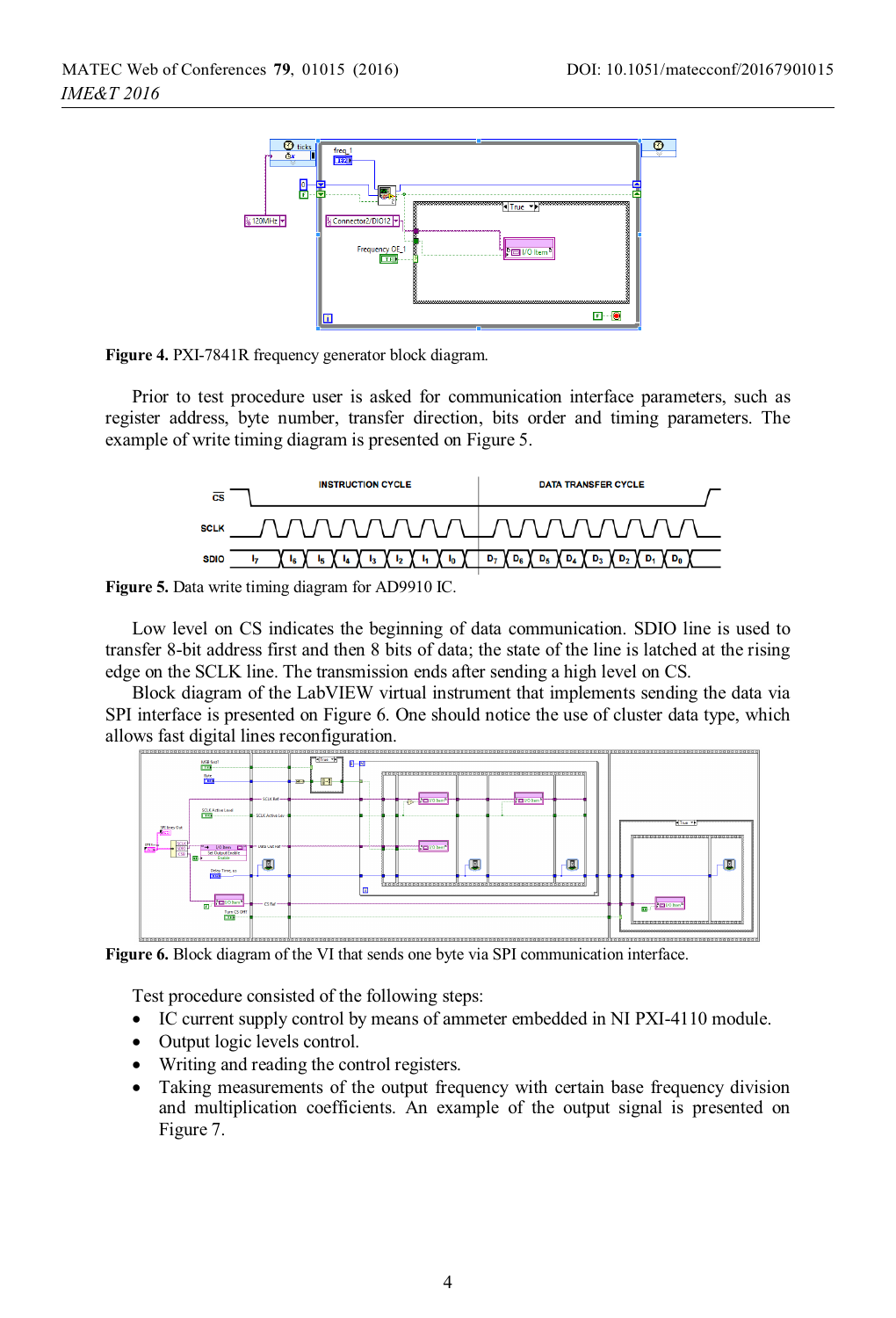

**Figure 7.** Waveform of the output signal. Scales: 1ns/div; 1V/div.

Convenient user interface (Figure 8) made the system easy to use.

|                                     |                    |                 |                  | <b>SPI</b>               |                  |                  |                  |                |
|-------------------------------------|--------------------|-----------------|------------------|--------------------------|------------------|------------------|------------------|----------------|
| $\overline{1}$                      | SPI Delay Time, us | MSB first?      |                  | <b>SCLK Active Level</b> |                  | SPI Write?       |                  | <b>SPI Ack</b> |
| Address<br> 00                      | $\sqrt{6}$         | Number of Bytes |                  | 2                        | <b>SPI Start</b> |                  | 3                |                |
| Data Array In<br>$\frac{1}{2}$ 00   | $\frac{1}{2}$ 00   | .00             | $\frac{1}{2}$ 00 | $\sqrt{00}$              | $\times$ 00      | $\frac{1}{2}$ 00 | $\frac{1}{2}$ 00 |                |
| Data Array Out<br>$\frac{1}{20}$ 00 | 100                | 100             | 100              | 100                      | 100              | .00              | 100              |                |

**Figure 8.** User interface of the control system:  $1 -$  primary interface settings;  $2 -$  controls for entering register address and byte number to receive or transmit; 3 – communication start button; 4 – received and transmitted data.

# **4 Conclusions**

AD9851, AD9910, AD9912 ICs were successfully tested by means of foregoing measurement setup. Measurement setup has made possible to fulfill the functional and parametrical testing. It is planned to add several other standard interface libraries such as 1 wire, I2C etc. that will allow controlling and testing other devices.

## **Acknowledgements**

The work was performed as part of the grant of Russian Ministry of Education and MEPhI № 14.578.21.0075.

## **References**

[1] D. Wang, J. Dong and S. Xiao, MATEC Web of Conferences **22,** 02005 (2015) doi: 10.1051/matecconf/20152202005